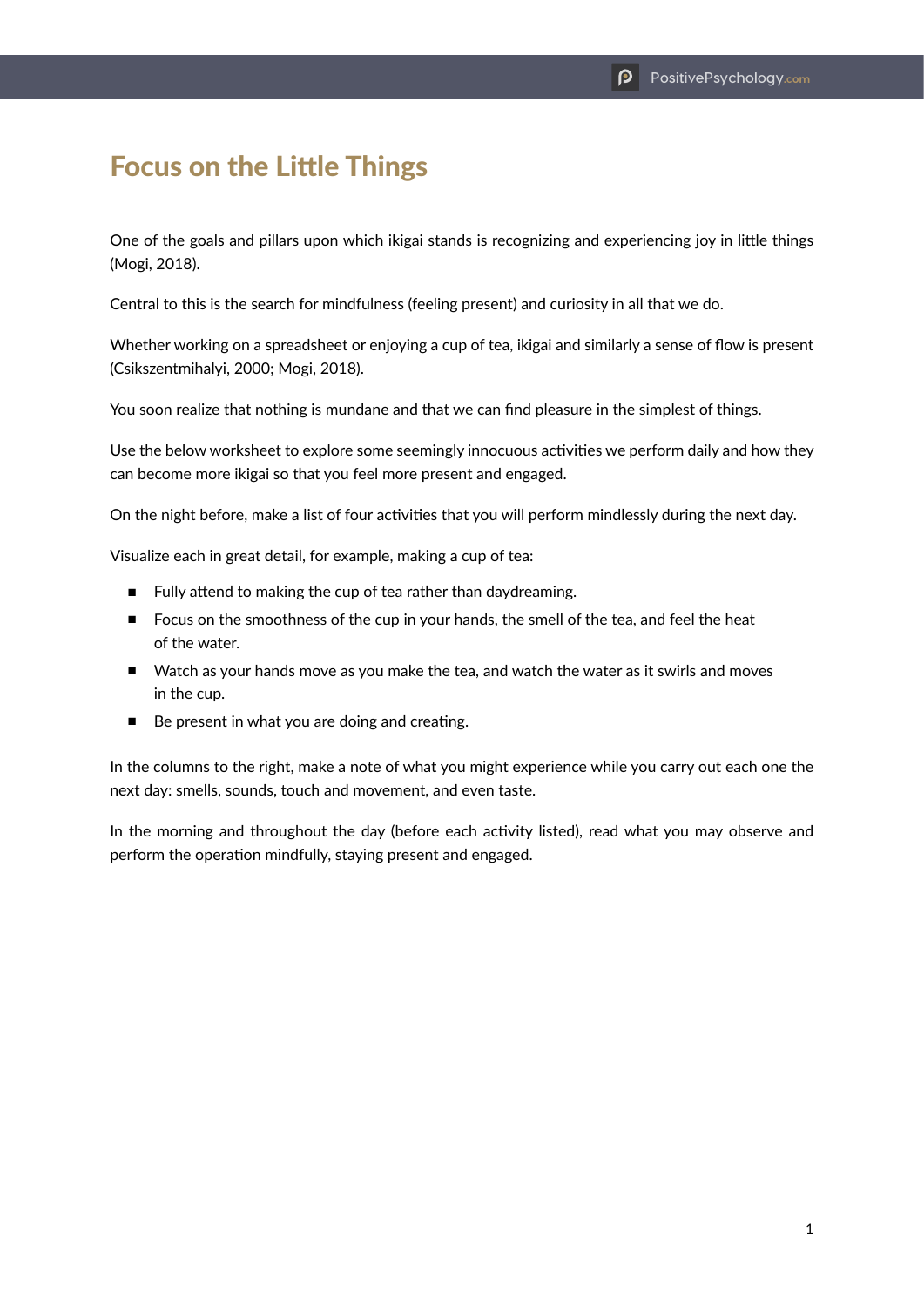| Movement        |        |              |                |     |
|-----------------|--------|--------------|----------------|-----|
| Sight           |        |              |                |     |
| Touch           |        |              |                |     |
| Taste           |        |              |                |     |
| Sounds          |        |              |                |     |
| Smells          |        |              |                |     |
| <b>Activity</b> | $\div$ | $\dot{\sim}$ | $\dot{\infty}$ | $4$ |

2

## **PositivePsychology.com**